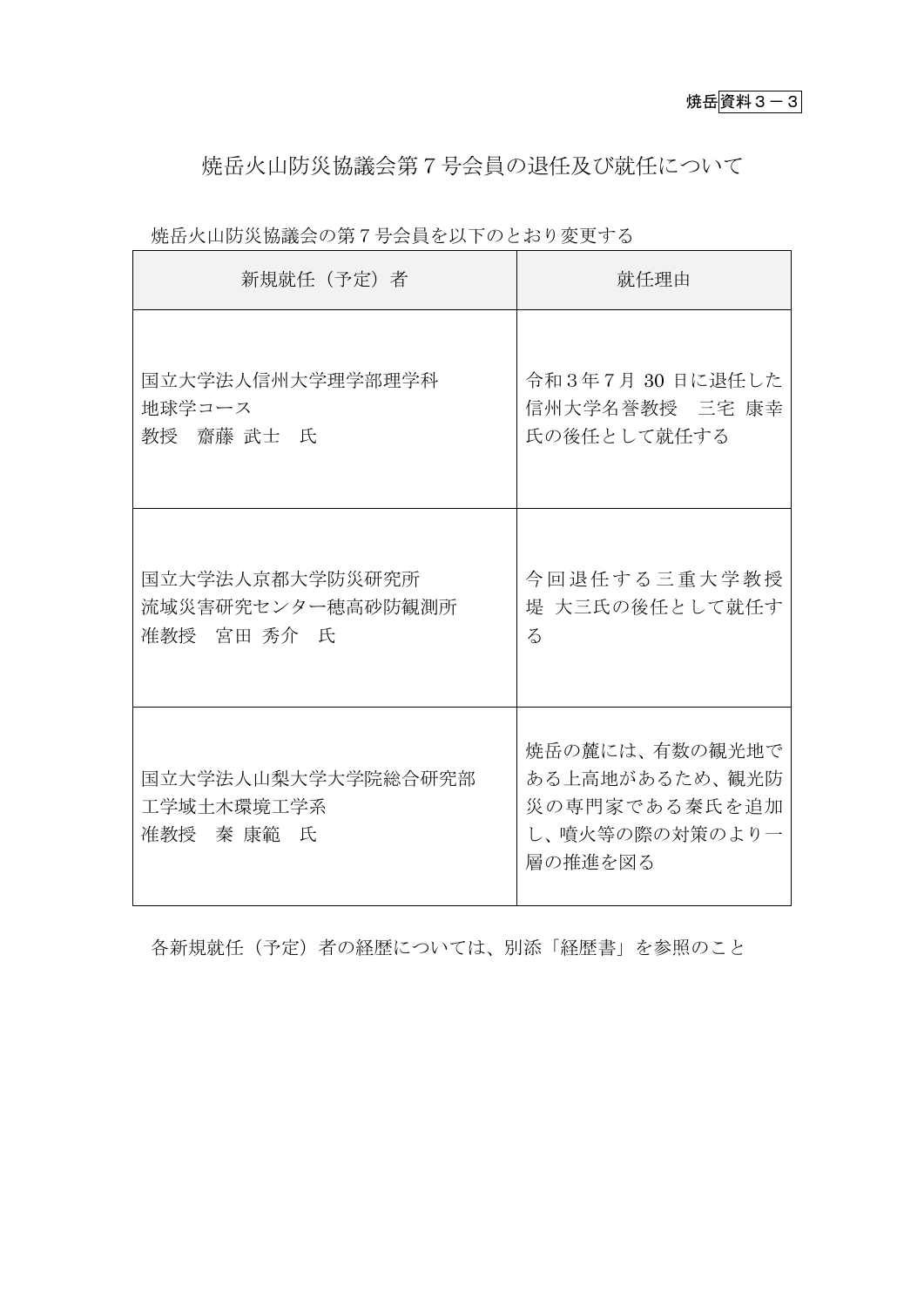### 焼岳火山防災協議会 第7号会員 経歴書

### 大学名等

国立大学法人信州大学 学術研究院理学系(理学部)

#### 職氏名

教授 齋藤 武士

### 研究分野

火山学,岩石磁気学

### 略歴

 年 3 月 京都大学総合人間学部 卒業 年 3 月 京都大学大学院人間・環境学研究科修士課程 修了 年 3 月 京都大学大学院人間・環境学研究科博士課程 修了 年 4 月~12 月 京都大学大学院人間・環境学研究科 研修員 年 12 月~2006 年 3 月 京都大学理学研究科 研究機関研究員 年 4 月~2008 年 3 月 日本学術振興会 特別研究員 2008年4月~2013年3月 信州大学ファイバーナノテク国際若手研究者育成拠点 テ ニュアトラック助教 年 4 月~2021 年 3 月 信州大学理学部 准教授

2021 年 4 月~ 信州大学理学部 教授

#### 研究実績(論文等)

最近の代表的な査読付き論文

- 1. 鈴木秀雄・齋藤武士,2019 年 5 月 21 日に木曽御嶽山で発生した大規模雪崩の状況と 原因に関する考察.信州大学理学部紀要,50,93-120,2021.
- 2. Hiroya Nitta, Takeshi Saito, Yorinao Shitaoka. Recent eruption history inferred from eruption ages of the two latest lava flows using multi-dating at Yokodake Volcano, Japan. Earth Planets Space. https://doi.org/10.1186/s40623-020-01220-3, 2020.
- 3. Yorinao Shitaoka, Takeshi Saito, Junji Yamamoto, Masaya Miyoshi, Hidemi Ishibashi and Tsutomu Soda. Eruption age of Kannabe volcano using multi-dating: implications for age determination of young basaltic lava flow. Geochronometria. 46, 49-56, 2019.
- 4. Kyoko S. Kataoka, Takane Matsumoto, Takeshi Saito, Yoshitaka Nagahashi, Tsutomu Iyobe. Suspended sediment transport diversity in river catchments following the 2014 phreatic eruption at Ontake Volcano, Japan. Earth Planets Space. https://doi.org/10.1186/s40623-019-0994-x, 2019.
- 5. 齋藤武士・澤村俊・田村理納・関晋・網田和宏・三島壮智・大沢信二,焼岳火山の噴気 の化学・同位体組成.火山,64,1-9,2019.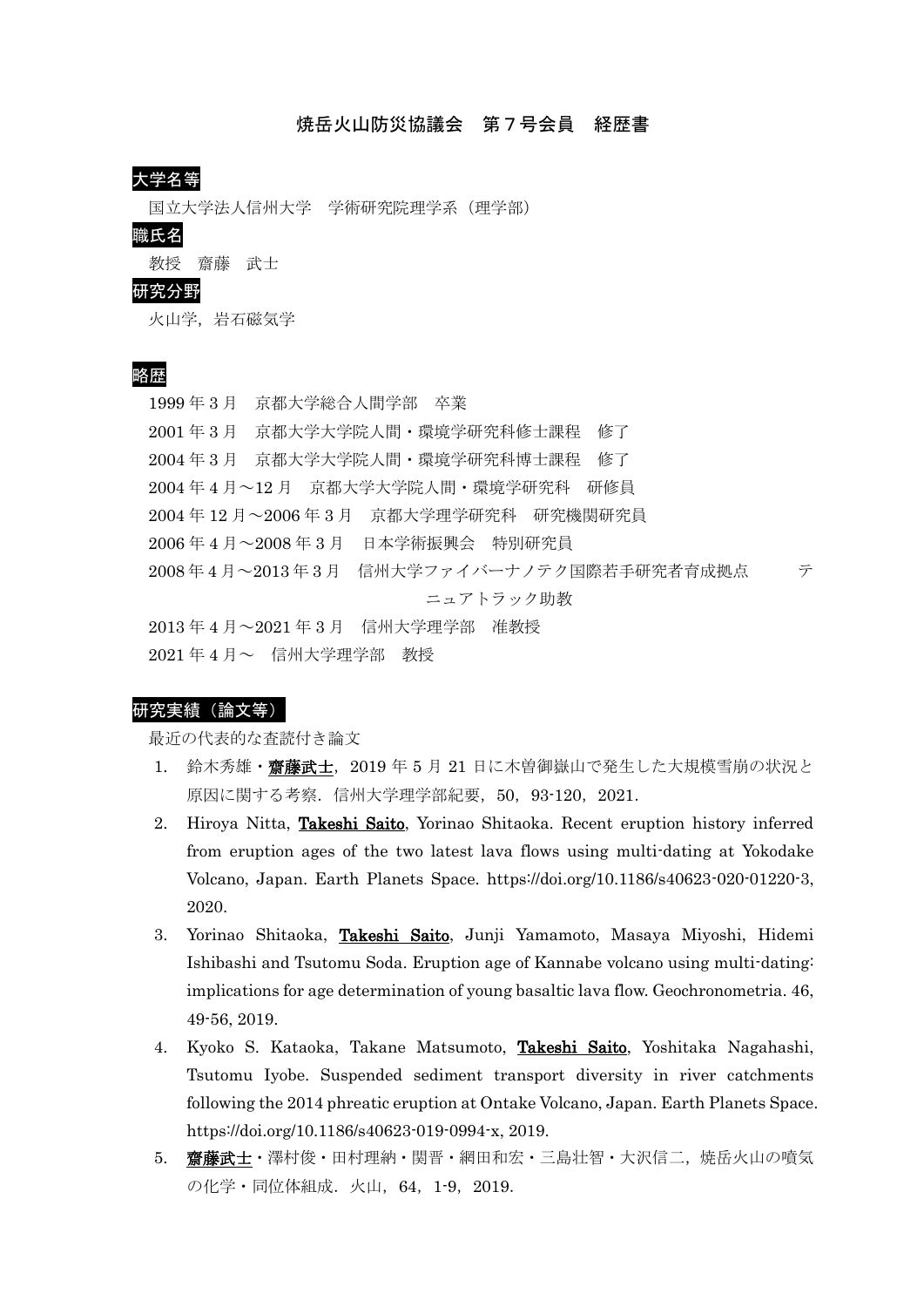- 6. Kyoko S. Kataoka, Takane Matsumoto, Takeshi Saito, Katsuhisa Kawashima, Yoshitaka Nagahashi, Tsutomu Iyobe, Akihiko Sasaki and Keisuke Suzuki. Lahar characteristics as a function of triggering mechanism at a seasonally snow‑clad volcano: contrasting lahars following the 2014 phreatic eruption of Ontake Volcano, Japan. Earth Planets Space. https://doi.org/10.1186/s40623-018-0873-x, 2018.
- 7. Gregory T. Carling, Jani Radebaugh, Takeshi Saito, Ralph D. Lorenz, Anne Dangerfield, David G. Tingey, Jeffrey D. Keith, John V. South, Rosaly M. Lopes and Serina Diniega. Temperatures, thermal structure, and behavior of eruptions at Kilauea and Erta Ale volcanoes using a consumer digital camcorder. GeoResJ. 5, 47- 56, 2015.
- 8. Le Friant, A., Ishizuka, O., Boudon, G., Palmer, M.R., Talling, P.J., Villemant, B., Adachi, T., Aljahdali, M., Breitkreuz, C., Brunet, M., Caron, B., Coussens, M., Deplus, C., Endo, D., Feuillet, N., Fraas, A.J., Fujinawa, A., Hart, M.B., Hatfield, R.G., Hornbach, M., Jutzeler, M., Kataoka, K. S., Komorowski, J.-C., Lebas, E., Lafuerza, S., Maeno, F., Manga, M., Martínez‐Colón, M., McCanta, M., Morgan, S., Saito, T., Slagle, A., Sparks, S., Stinton, A., Stroncik, N., Subramanyam, K. S.V., Tamura, Y., Trofimovs, J., Voight, B., Wall‐Palmer, D., Wang, F. and Watt, S.F.L. Submarine record of volcanic island construction and collapse in the Lesser Antilles arc: First scientific drilling of submarine volcanic island landslides by IODP Expedition 340. G-cubed, doi:10.1002/2014GC005652, 2015.
- 9. Takeshi Saito and Naoto Ishikawa, Pre- and syn-eruptive conditions inferred from the magnetic petrology of Fe-Ti oxides from three historical eruptions of Unzen volcano, Japan. J. Volcanol. Geotherm. Res. 247-248, 49-61, 2012.

#### 社会等における活動履歴

中ノ湯地区安全管理協議会 技術検討委員会 委員(2018 年~)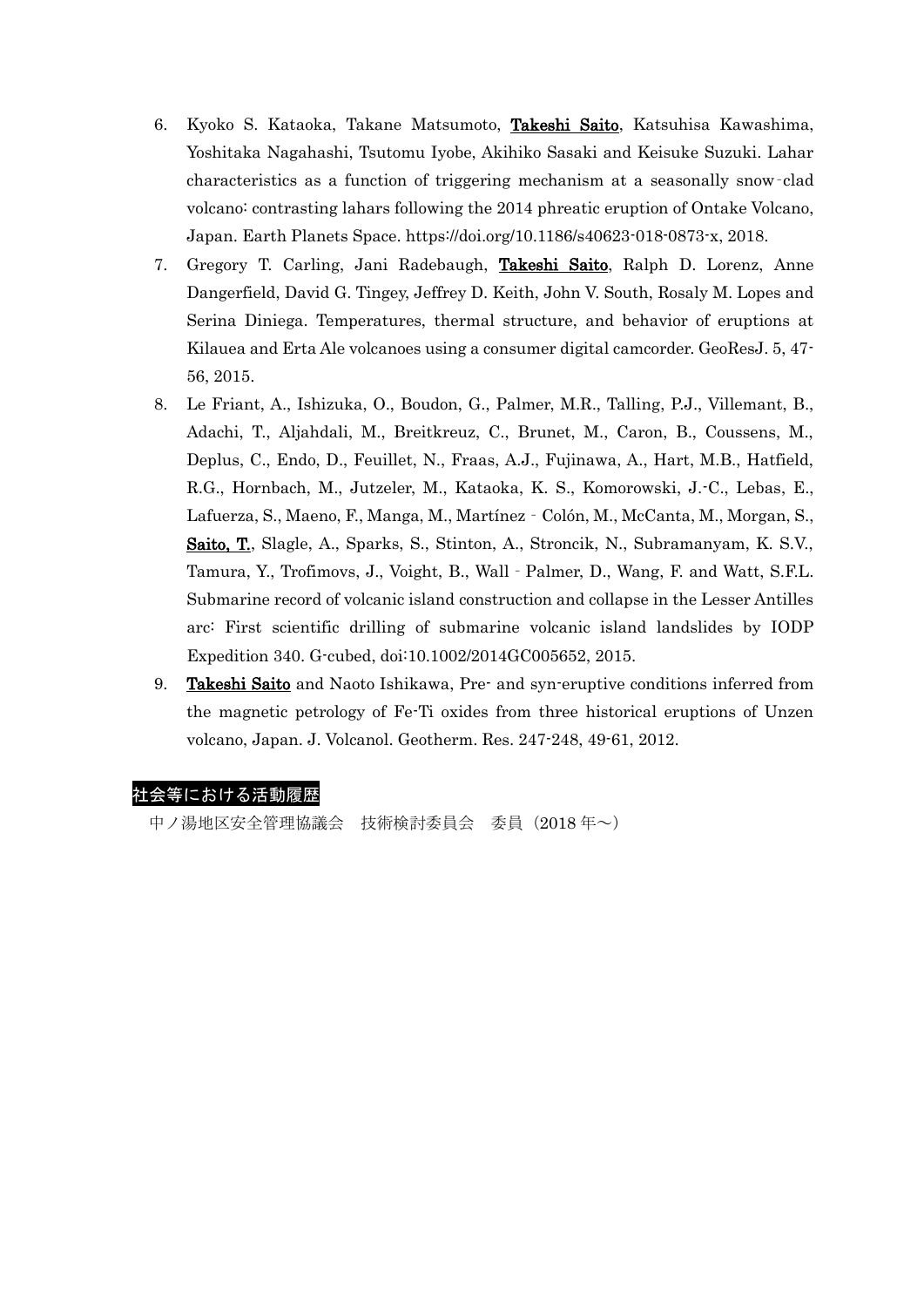# 焼岳火山防災協議会 第7号会員 経歴書

# 大学名等

国立大学法人京都大学

# 職氏名

准教授 宮田 秀介

#### 研究分野

砂防学

# 略歴

| $2002$ 年 | 京都大学農学部生産環境科学科 卒業               |
|----------|---------------------------------|
| $2004$ 年 | 京都大学大学院農学研究科森林科学専攻修士課程 修了       |
| $2007$ 年 | 京都大学大学院農学研究科森林科学専攻博士後期課程 修了     |
| $2007$ 年 | 日本学術振興特別研究員(PD)(京都大学大学院農学研究科所属) |
| $2008$ 年 | 東京農工大学農学府・農学部 産学官連携研究員          |
| 2010年    | 京都大学防災研究所 助教                    |
| 2021年    | 京都大学防災研究所<br>准教授                |

### 研究実績(論文等)

- 1. 嶋﨑諒子,宮田秀介,竹之内健介,堤 大三, 藤田正治:現地観測に基づいた関数モデル による斜面の災害危険度指標,砂防学会誌,74(5),2022(印刷中)
- 2. 宮田秀介,野中理伸,靏本孝也,上小牧和貴,岩男忠明,藤田正治:TDR センサーを用い た土石流の間隙流体土砂濃度の現地観測,砂防学会誌, 74(4), 42-47, 2021
- 3. Takayama, S., Miyata, S., Fujimoto, M., Satofuka, Y.: Numerical simulation method for predicting a flood hydrograph due to progressive failure of a landslide dam, Landslide, 18,3655–3670, 2021.
- 4. Miyata, S., Mizugaki, S., Naito, S., Fujita, M.: Application of time domain reflectometry to high suspended sediment concentration measurements: laboratory validation and preliminary field observations in a steep mountain stream, Journal of Hydrology, 585, Article 124747, 2020.
- 5. Hürlimann, M., Coviello, V., Bel, C., Guo, X., Berti, M., Graf, C., Hübl, J., Miyata S., Smith, J.B., Yin, H-Yuan: Debris-flow monitoring and warning: review and examples, Earth-Science Reviews, 199, Article 102981, 2019.
- 6. Miyata, S., Gomi, T., Sidle, R. C., Hiraoka, M., Onda, Y., Yamamoto, K., Nonoda, T.: Assessing spatially distributed infiltration capacity to evaluate storm runoff in forested catchments: Implications for hydrological connectivity, Science of the Total Environment, 669, 148-159, 2019.
- 7. 山口翔大,宮田秀介,堤 大三,村重慧輝,藤田正治:数値解析による積雪条件の異なる 融雪型火山泥流予測,砂防学会誌,71(6),3-13,2019.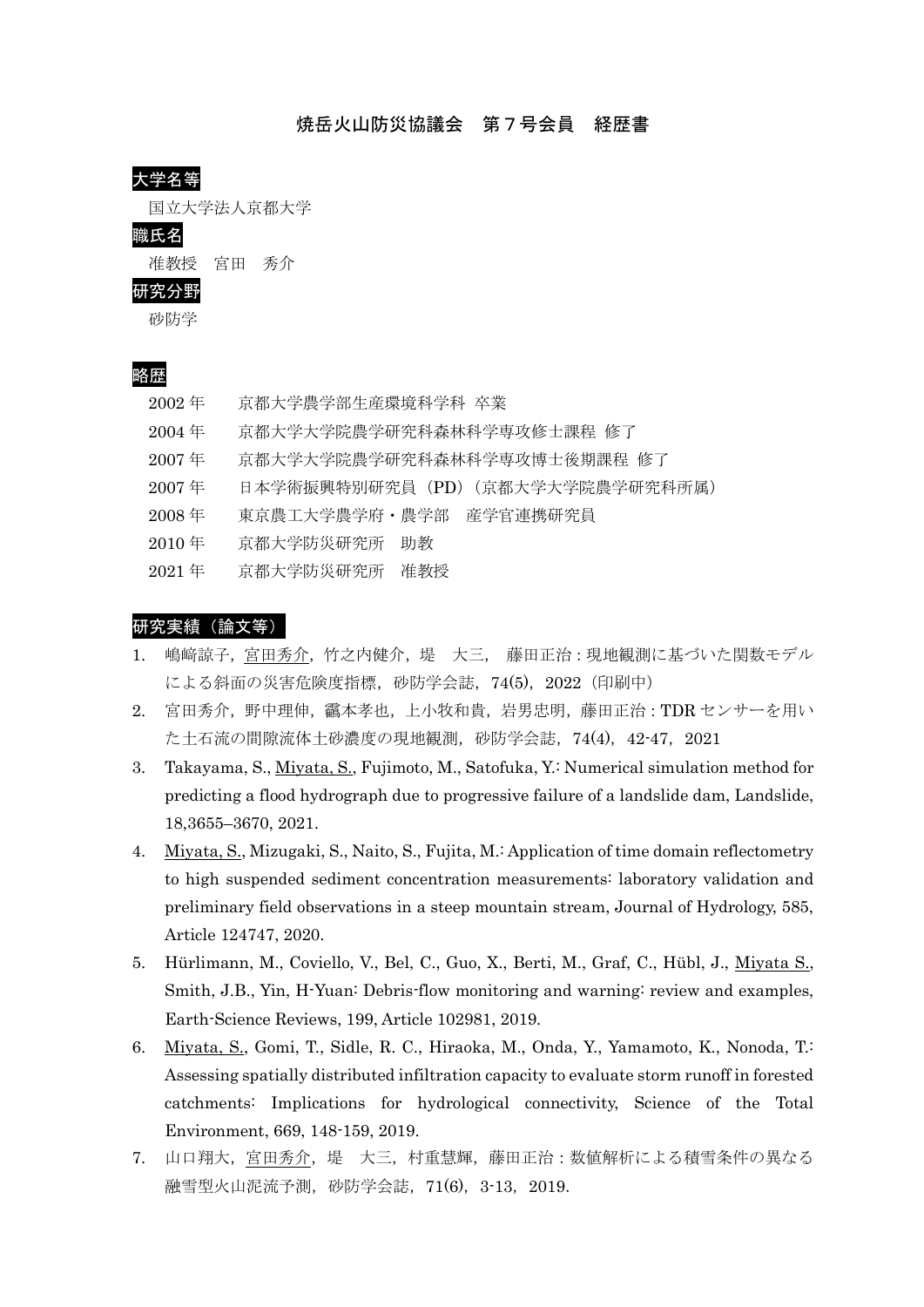- 8. Gonda, Y., Miyata, S., Fujita, M., Legono, D., Tsutsumi, D.: Temporal Changes in Runoff Characteristics of Lahars after the 1984 Eruption of Mt. Merapi, Indonesia, Journal of Disaster Research, 14(1), 61-68, 2019.
- 9. 内藤秀弥, 宫田秀介, 岸本昌之, 服部浩二, 石塚忠範, 永田葉子, 小菅尉多, 藤田正治: TDR による土砂濃度計測を用いた山地河川での浮遊砂鉛直分布の観測,砂防学会誌,71(4), 3-12,2018.
- 10. 平川泰之,岡野和行,植野利康,堤大三,宮田秀介,里深好文:雲仙岳の噴火後 20 年を 経過した火砕流堆積斜面における土石流発生場の地形・地質特性,砂防学会誌,71(3),12- 20,2018.
- 11. Miyata, S., Fujita, M.: Laboratory based continuous bedload monitoring in a model retention basin: Application of time domain reflectometry, Earth Surface Processes and Landforms, 43(9), 2022-2030, 2018.
- 12. 今泉文寿,堤大三,中谷加奈,権田豊,逢坂興宏,福山泰治郎,宮田秀介,篠原慶規,水 野秀明,原田紹臣,水野正樹:大規模土砂移動に伴う災害の特徴整理と影響範囲の予測お よび対策に向けた課題,砂防学会誌,70(1),20-30,2017.
- 13. 宮田秀介,藤田正治:TDR(時間領域反射測定法)を利用した堆積土砂面位および空隙率 測定,砂防学会誌,68(1),32-38,2015.
- 14. 村重慧輝,堤大三,宮田秀介,藤田正治,酒井英男,上石勲:火山泥流発生機構解明のた めの高温砂礫による融雪に関する実験的研究,砂防学会誌,67(6),3-10,2015.
- 15. 宮田秀介,堤大三,村重慧輝,宮本邦明,藤田正治:泥流発生過程を考慮した融雪型火山 泥流の予測,土木学会論文集 B1 (水工学), 70(4), I\_949-I\_954, 2014.
- 16. 五味高志, 宮田秀介, Roy C. Sidle, 小杉賢一朗, 恩田裕一, 平岡真合乃, 古市剛久: 分布 型流出モデルを用いたヒノキ人工林流域における地表流の発生と降雨流出解析,日本森林 学会誌, 95, 23-31, 2013.

### 社会等における活動履歴

弥陀ヶ原火山噴火緊急減災対策砂防計画検討委員会(2019 年~2021 年) 砂防学習での講師(高山市立栃尾小学校4年生)(2017 年~2021 年) 森林学習での講師(高山市立栃尾小学校5年生)(2017 年~2021 年) 土砂災害に関する講師(甲府南高校,京都教育大付属高校など)(2010~2021 年) 国土交通省近畿地方整備局技術スペシャリスト会議アドバイザー(2017 年) NPO 法人・山の自然文化研究センター理事 (2014年~2021年)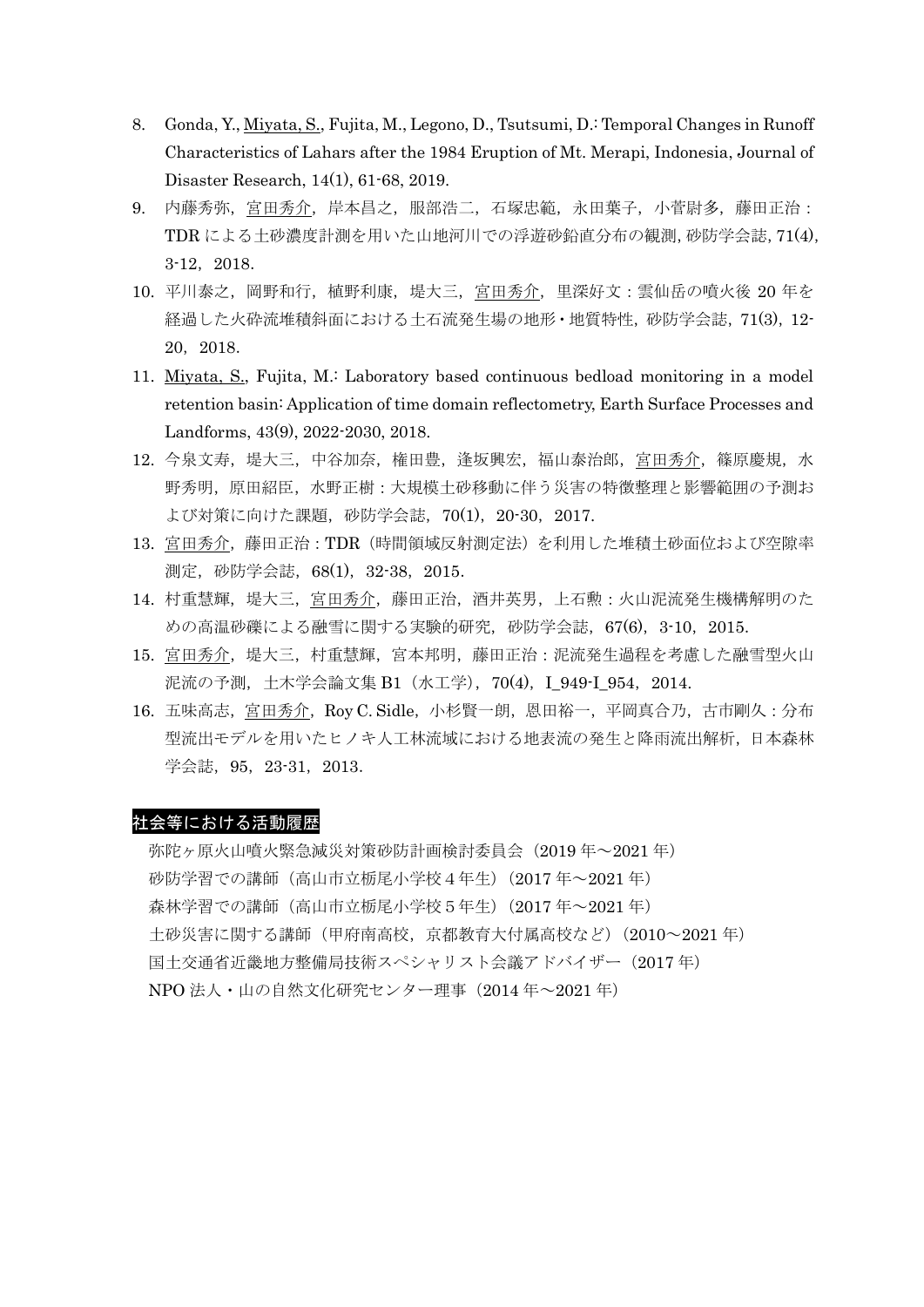### 焼岳火山防災協議会 第7号会員 経歴書

# 大学名等

国立大学法人山梨大学大学院総合研究部工学域土木環境工学系

### 職氏名

准教授 秦 康範

#### 研究分野

地域防災、災害情報、観光防災

### 略歴

 年3月 大阪大学工学部精密工学科卒業 年3月 東京大学大学院工学系研究科社会基盤工学専攻修士課程修了 年3月 東京大学大学院工学系研究科社会基盤工学専攻博士課程修了 年4月~1996 年5月 株式会社日本総合研究所 年4月~2005 年1月 財団法人阪神・淡路大震災記念協会 人と防災未来センター 専任研究員 年2月~2007 年3月 独立行政法人防災科学技術研究所 川崎ラボラトリー 研究員 年4月 東京大学生産技術研究所 目黒研究室 研究員 年7月 東京大学生産技術研究所 目黒研究室 産学官連携研究員 年 10 月 山梨大学大学院医学工学総合研究部社会システム工学系 特任准教授

- 
- 2009 年1月 山梨大学大学院医学工学総合研究部社会システム工学系 助教
- 2009 年 12 月 山梨大学大学院医学工学総合研究部社会システム工学系 准教授
- 2014 年 10 月 山梨大学大学院総合研究部(工学域・土木環境工学系) 准教授

#### 研究実績(論文等)

<査読論文>

・秦康範:

災害情報の裏命題:リスク情報が安全情報として理解されるメカニズム, 地域安全学会論文集,No.37,pp.187-195,2020.11

・秦康範:

訪日外国人への災害情報提供の現状と課題,IATSS Review(国際交通安全学会誌),

Vol.45, No.1, pp.28-35, 2020.6

- ・小玉乃理子,秦康範,越野修三,阪本真由美,宇田川真之,国崎信江,花原英徳,
	- 星野渉・斉藤健郎:

広域防災拠点と受援対象業務に着目した広域受援計画の検討プロセス~ 長野県にお ける広域受援計画策定に向けた検討過程 ~, 地域安全学会論文集,

No.34, pp.103-113, 2019.3

・大西正輝,山下倫央,秦康範,坂間 亮弘:

避難時における正常性バイアスと集団同調性バイアスの計測:災害時に人はなぜ逃げ